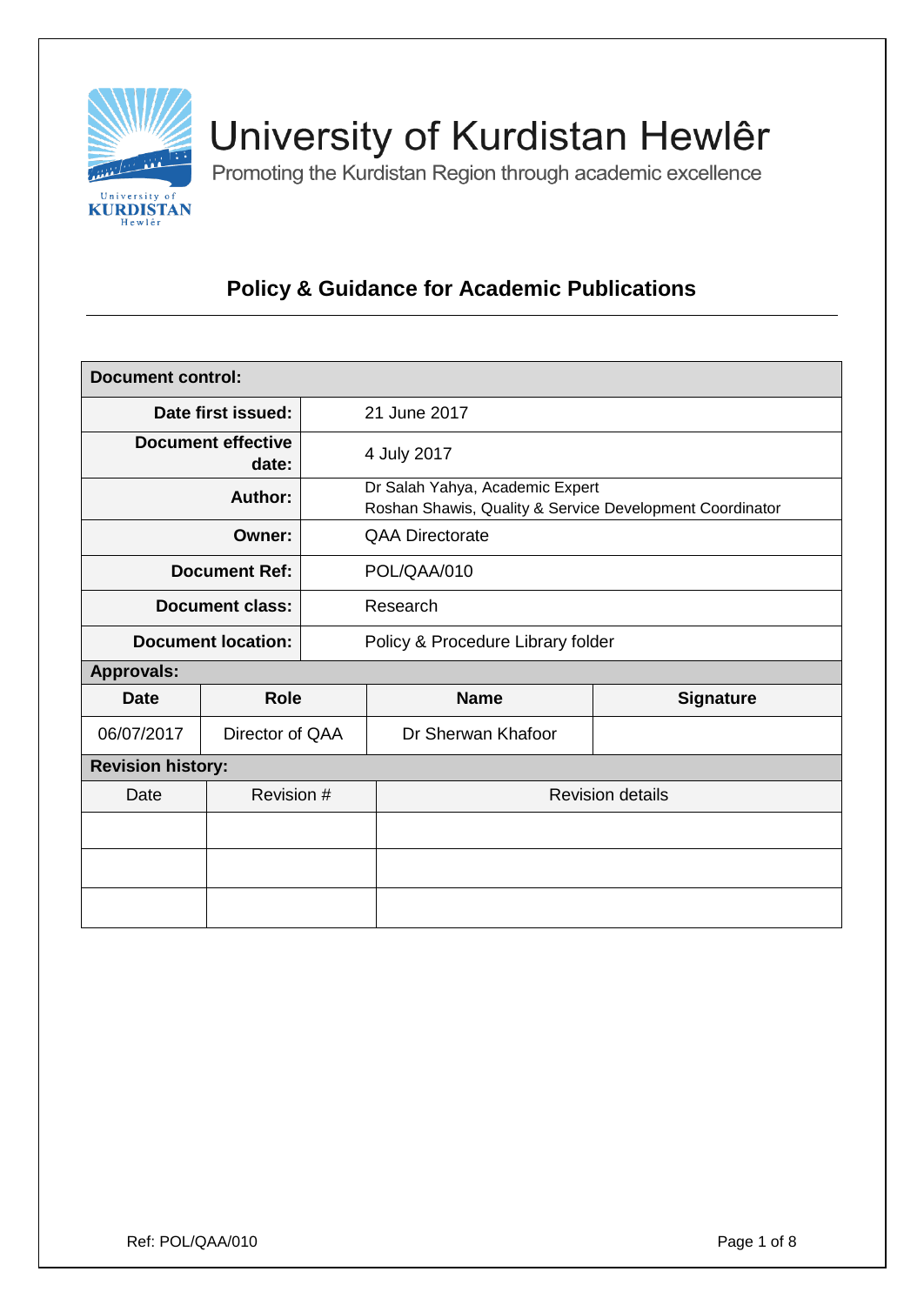## **1. Policy Purpose**

- 1.1 The purpose of this policy is to give academics, research and teaching staff, at the University of Kurdistan, Hewler (UKH) clear guidelines on issues to consider when publishing their own scientific research papers and work, in order to achieve maximum professional impact for the staff member and enhance the reputation of the UKH.
- 1.2 This policy intends to make clear distinctions between the different categories of journals available to publish in, so that academics, research and teaching staff, can make informed decisions on where to publish their original scientific work. Key considerations include: how to publish, where to publish and how to assess and validate the journal intended to publish in.
- 1.3 This policy should be considered and followed by all academics, research and teaching staff, and postgraduate students at the UKH.

### **2. Policy Statement**

2.1 The UKH aims to be a center of research excellence and recognizes the importance of research in developing the academic profile of the university as a Higher Education institution. UKH recognizes that it operates in a relatively small, semi-independent academic community and that it has to make a special effort to become recognized as part of the international academic community.

#### **3. Policy Content: How to Publish**

- 3.1 The UKH has two academic scientific journals:
	- University of Kurdistan Hewler Journal of Social Sciences (UKHJSS). UKHJSS is a member of ROAD, e-ISSN: 2520-7806; and a member of Crossref, DOI: 10.25079/ issn.2520-7806.
	- University of Kurdistan Hewler Journal of Science, Medicine and Engineering (UKHJSME). UKHJSME is a member of ROAD, e-ISSS: 2520-7792; and a member of Crossref, DOI: 10.25079/issn.2520-7792.
- 3.2 In order to maximize the online presence of the UKH, any academics, research and teaching staff should use the following standardized author's affiliation format while publishing:

Author's name Department of xxxxx, School of xxxxx, University of Kurdistan Hewler Erbil, Kurdistan Region – Iraq

3.3 Academics, research and teaching staff must list the UKH as an affiliate institution in their publications, as either the principle or secondary affiliation. Publications from UKH academic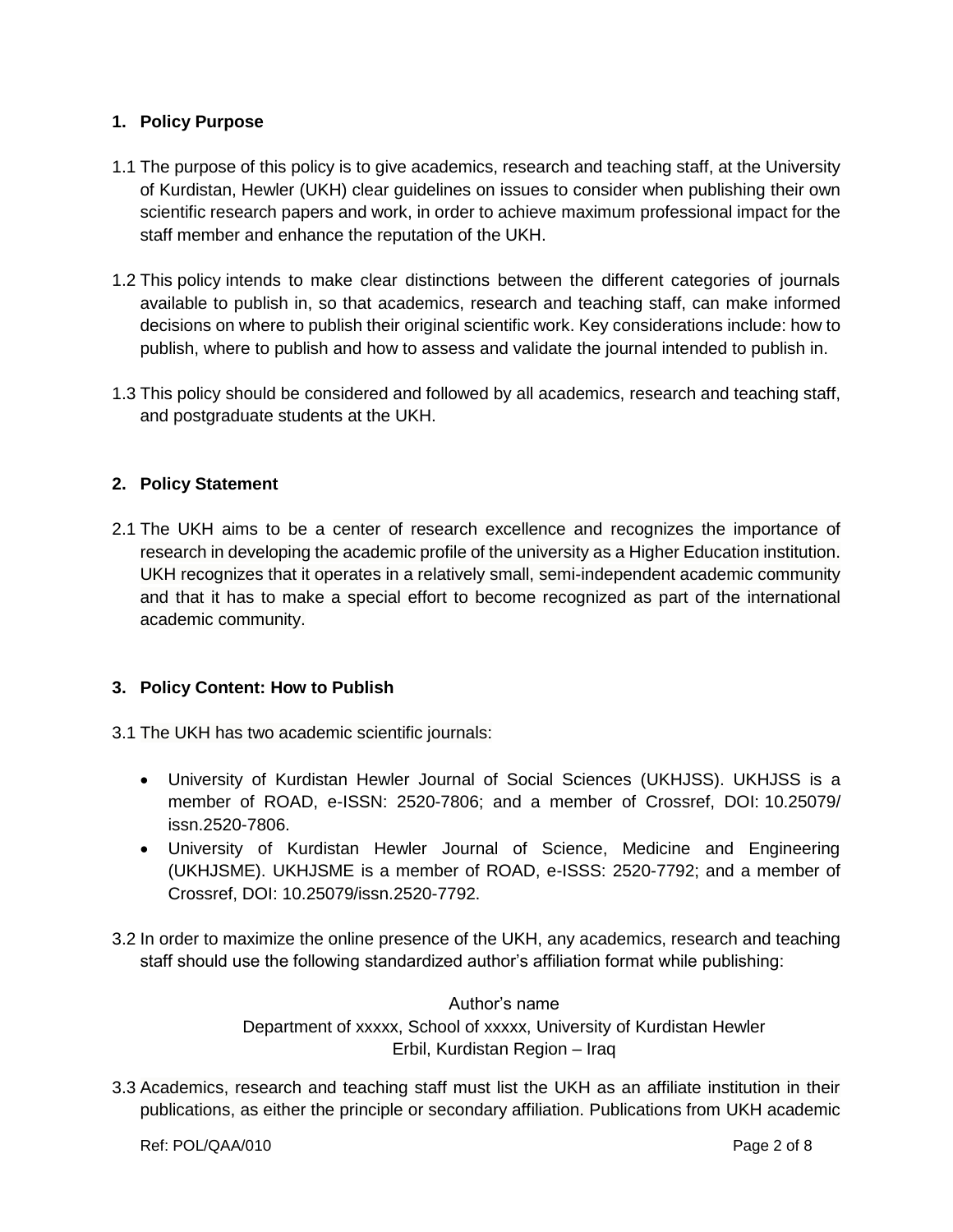research and teaching staff without a UKH affiliation are a missed opportunity to support the reputation of the university. Moreover, such publications cannot be included within the National University Ranking (NUR-MHE) system, or the International University Ranking systems.

- 3.4 Academics, research and teaching staff are entitled to publish their research outcomes where they choose. The UKH highly encourages academic research and teaching staff to support the university's new scientific journals, UKHJSS and UKHJSME, by publishing their original work there. The UKH will recognize academics, research and teaching staff, publishing in the UKH journals by awarding appropriate extra credits in the Teachers' Portfolio.
- 3.5 UKH gives the priority and concerns about the publications in High IF Clarivate Anaytics indexed journals and then to publications in SCOPUS indexed journals. Staff at the UKH should avoid publishing in non-indexed journals as much as they can. It is forbidden to publish in non-standard (Fake) journals.

# **4. Policy Content: Where to Publish**

- 4.1 The scientific publications concerning this policy can be categorized as follows:
	- A. Patents (PAT)
	- B. Scientific Books (SBK) & Scientific Book Chapters (SBC) publications
	- C. Conference papers (CPR) publications
	- D. Journal Publications: Research Articles (ART), Review Articles (RAT), Letters (LET)

# **A) Patents**

4.2 National or international patents should be registered in the World Intellectual Property Organization (WIPO) database. To validate the patent number, use the following link to access the WIPO database:<https://patentscope.wipo.int/search/en/search.jsf>

# **B) Scientific Books and Scientific Book Chapters Publications**

- 4.3 All published books/book chapters should have a valid International Book Serial Number (ISBN). The ISBN number is a 13 digit standard code. Use the following link to validate the ISBN number:<http://www.isbnsearch.org/>
- 4.4 The books/book chapters may be published in the Famous Publishing House with peer-review or be published without peer-review. Use the following link to validate the famous peer review publishers listed by the Web of Science:<http://wokinfo.com/mbl/publishers>

# **C) Conference Papers Publications**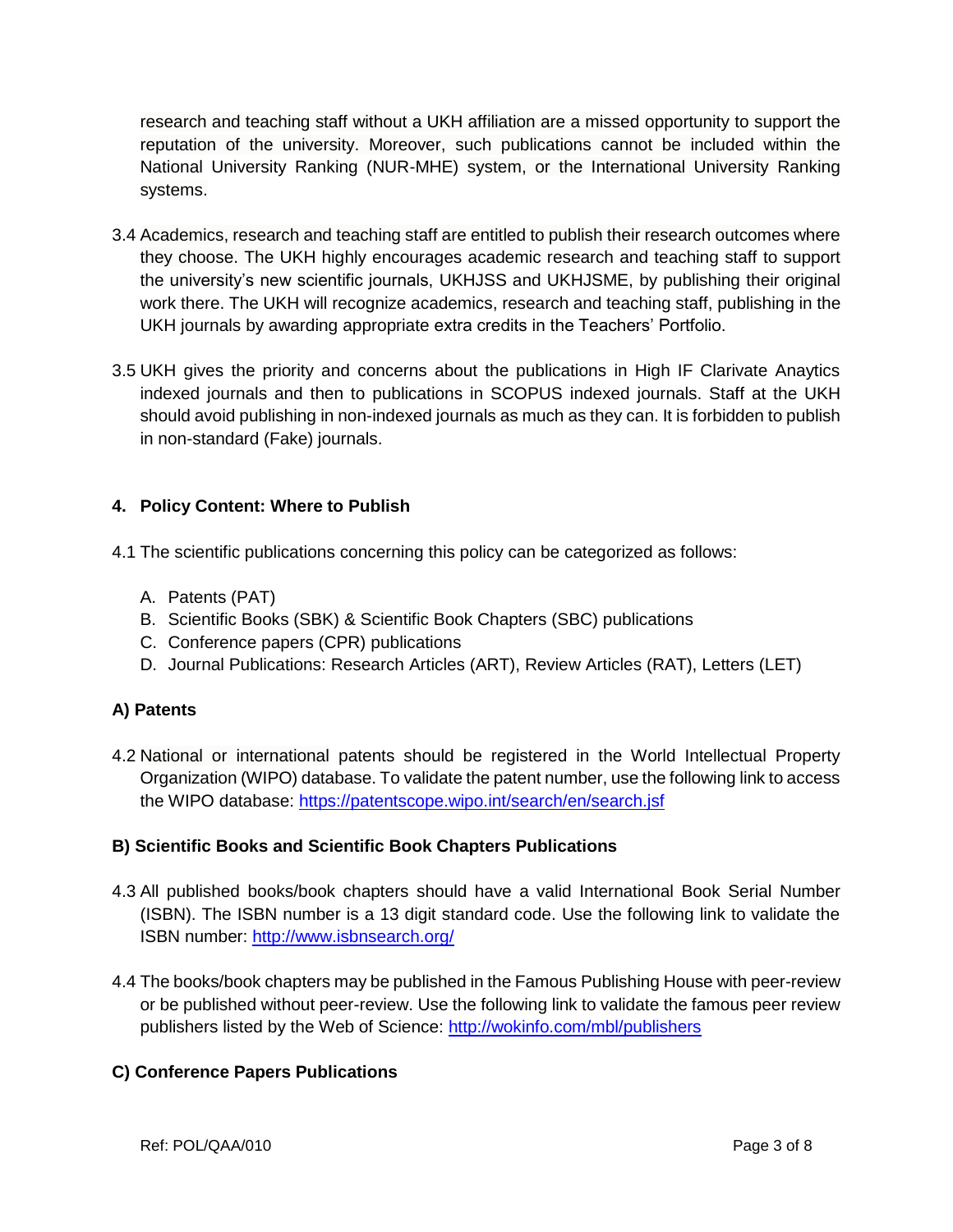4.5 There are three types of conference publications available:

- National/International Conferences with Indexed Proceeding
- National/International Conferences without Indexed Proceeding
- National/International Conferences without a Proceeding, but selected publications are published in indexed journals

## **D) Journal Publications**

- 4.6 The UKH gives priority to publications in journals indexed by Thomson Reuters (Clarivate Anaytics) with IF (the higher IF the better) followed by publications in SCOPUS indexed journals. The academics, research and teaching staff, should avoid publishing in non-indexed journals as much as they can. It is strongly advised to avoid publishing in invalidated, 'fake' journals.
- 4.7 The UKH's scientific journals (UKHJSS & UKHJSME) are currently classified as NUR approved, non-indexed, standard journal, not listed by DOAJ (but do meet the conditions for DOAJ: open access; valid ISSN; Metadata; and DOI). As the UKH's 2 scientific journals are newly established (2017), they must first receive publications before qualifying for DOAJ listing. With the support of UKH academics, research and teaching staff, the university's journals will achieve listing by DOAJ.
- 4.8 Below is a table displaying the different journal publication features to consider, according to priorities and RAG (Red, Amber & Green) ratings. Further descriptions and web links to validate a journal's authenticity are set out in points below:

| <b>Priority Considerations According to RAG Ratings</b> |                                                                                      |                                                                                                                        |  |  |
|---------------------------------------------------------|--------------------------------------------------------------------------------------|------------------------------------------------------------------------------------------------------------------------|--|--|
| Indexed                                                 | <b>Thomson Reuter</b>                                                                | Journals with IF                                                                                                       |  |  |
| Indexed                                                 | <b>SCOPUS</b>                                                                        | Journals with SciMago IF                                                                                               |  |  |
| Non-<br>indexed                                         | <b>Standard journals</b>                                                             | Conditions:<br>Must be open access (OA)<br><b>Listed by DOAJ</b>                                                       |  |  |
| Non-<br>indexed                                         | Standard journals published in<br>Kurdistan and not listed by<br>DOAJ (NUR approved) | Conditions:<br>Must be open access<br><b>Valid ISSN</b><br>Metadata for each published paper<br><b>Publication DOI</b> |  |  |
| Non-<br>indexed                                         | Closed access<br>Paper based journals                                                | Avoid, as no value in publishing                                                                                       |  |  |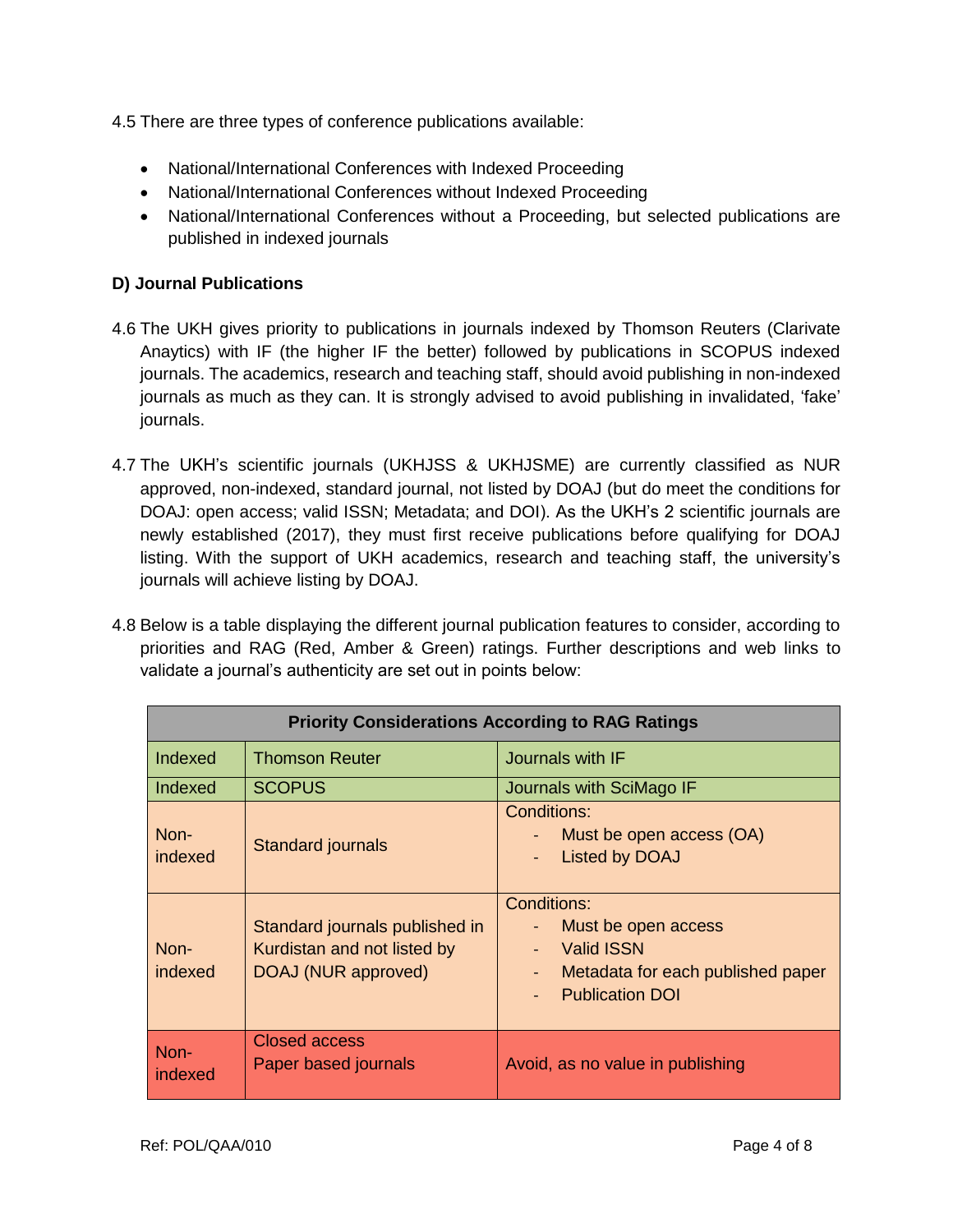| Non-<br>indexed | Non-peer reviewed<br>No valid ISSN<br>No valid DOI<br>No METADATA for each<br>publication<br>No CC Open Access license | <b>Fake Journal</b> |
|-----------------|------------------------------------------------------------------------------------------------------------------------|---------------------|
|-----------------|------------------------------------------------------------------------------------------------------------------------|---------------------|

4.9 Publishing in Journals or periodicals can be classified into two categories:

- 1. Publishing in Scientific Journals issued by Kurdistan Universities. The journal should be listed in the National University Ranking (NUR-MHE) approval database. Use the following link to check the approval status of journals inside Kurdistan Region: <http://nur-krg.net/documents>
- 2. Publishing in Scientific Journals issued outside the Kurdistan Region. Such journals are classified into:
	- **Closed Access Journals**: The Journal should have a METADATA for each published paper, valid ISSN and a Digital Object Identifier (DOI)
	- **Open Access (OA) Journals**: The OA journal should be a member of the DOAJ. The DOAJ membership guarantees the journal ISSN, DOI, review policy, archiving policies, license… etc. Use the following link to check the journal membership: <https://doaj.org/>
- 4.10 **Thomson Reuter (Clarivate Analytics) Indexing:** For both closed access and open access journals, publications are indexed by the Web of Science Core Collection of Thomson Reuters (Clarivate Analytics). Use the following search engine for the Master Journal List: [http://ip-science.thomsonreuters.com/mjl.](http://ip-science.thomsonreuters.com/mjl) Or, to search by categories, use the following hyperlinks:
	- AHCI: Arts & Humanities Citation Index<sup>®</sup>
	- SCIE: [Science Citation Index Expanded™](http://ip-science.thomsonreuters.com/cgi-bin/jrnlst/jloptions.cgi?PC=D)
	- SSCI: [Social Sciences Citation Index®](http://ip-science.thomsonreuters.com/cgi-bin/jrnlst/jloptions.cgi?PC=SS)
	- **ESCI: [Emerging Sources Citation Index](http://ip-science.thomsonreuters.com/cgi-bin/jrnlst/jloptions.cgi?PC=EX)**
- 4.11 **The Journal Impact Factor (IF)** value appears in the Journal Citation Report (JCR) of SCI and SSCI. You can also visit the NUR official website and check the JCR reports: [http://nur](http://nur-krg.net/)[krg.net/](http://nur-krg.net/)
- 4.12 **SCOPUS Indexing:** Use the following link to validate the journal indexing by SCOPUS: <http://www.scopus.com/sources?zone=&origin=NO%20ORIGIN%20DEFINED>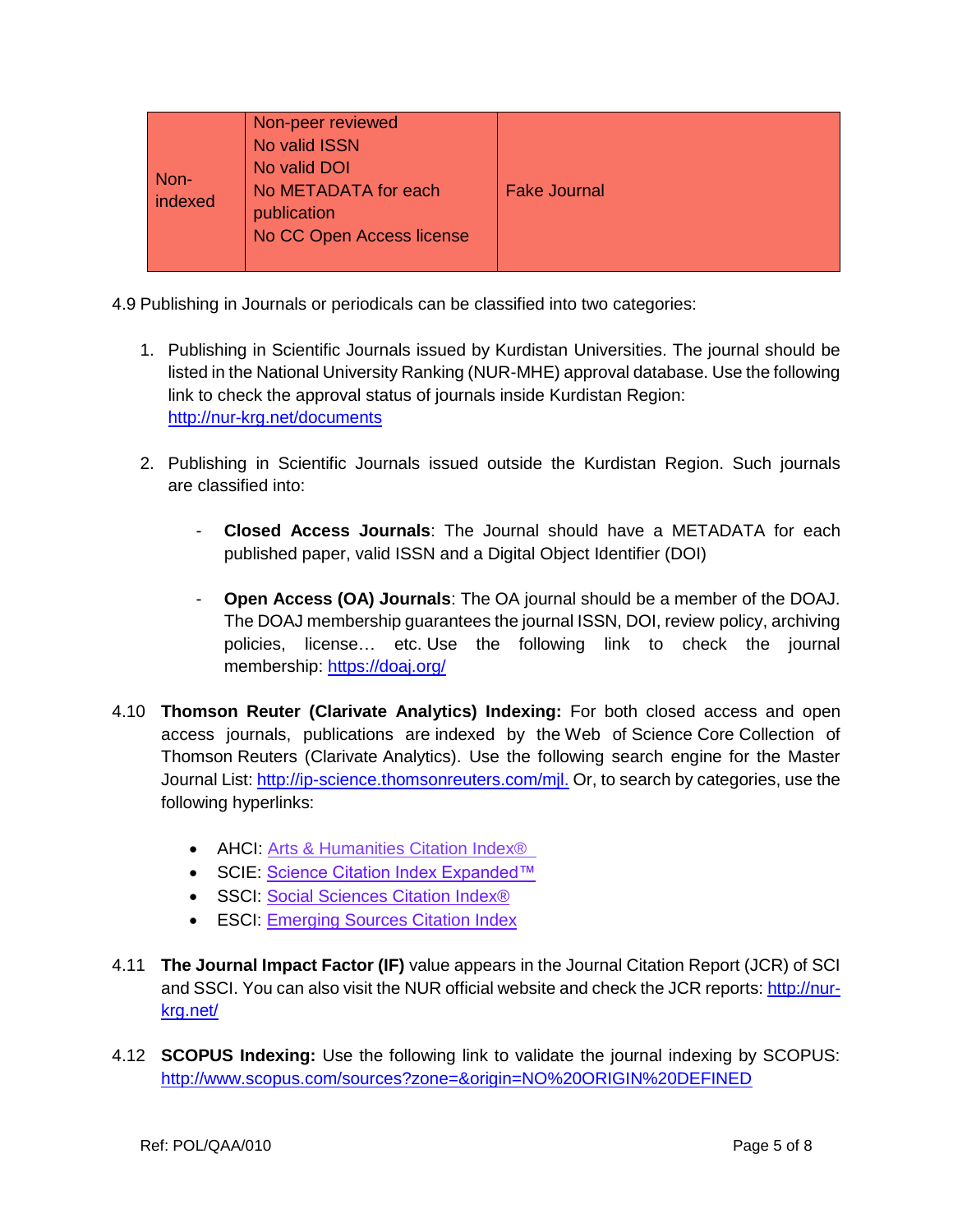4.13 **Non-Indexed Journals:** Open Access, Non-indexed journals should be a member of the DOAJ. The closed access journals should have a METADATA for the published papers, valid ISSN and Identifier, e.g., DOI, or Handles or ARK.

# **5. Definitions**

| <b>TERM</b>                                                 | <b>DEFINITION</b>                                                                                                                                                                                                                                                                                                                                                                                                                                                                                                                                                                                                                                                                |
|-------------------------------------------------------------|----------------------------------------------------------------------------------------------------------------------------------------------------------------------------------------------------------------------------------------------------------------------------------------------------------------------------------------------------------------------------------------------------------------------------------------------------------------------------------------------------------------------------------------------------------------------------------------------------------------------------------------------------------------------------------|
| <b>NUR-National</b><br><b>University Ranking</b><br>Project | An annual ranking system issued by the Ministry of Higher Education<br>and Scientific Research (MHESR) rating the performance of<br>Universities according to set criteria.                                                                                                                                                                                                                                                                                                                                                                                                                                                                                                      |
| <b>Thomson Reuters</b><br>(Clarivate Analytics)             | Clarivate Analytics is an independent company that owns and<br>operates a collection of subscription-based businesses "focused on<br>scientific and academic research, patent analytics and regulatory<br>standards, pharmaceutical and biotech intelligence, trademark<br>protection, domain brand protection and intellectual property<br>management. It owns Web of Science, Cortellis, Derwent Innovation,<br>Derwent World Patents Index, CompuMark, MarkMonitor,<br>Techstreet, and Publons, among others. Clarivate Analytics was<br>formerly the Intellectual Property and Science business of Thomson<br>Reuters, which was bought by corporate investors and spun off. |
| <b>SCOPUS</b>                                               | Scopus is a bibliographic database containing abstracts and<br>citations for academic journal articles. It covers nearly 22,000 titles<br>from over 5,000 publishers, of which 20,000 are peer-reviewed<br>journals in the scientific, technical, medical, and social sciences<br>(including arts and humanities). It is owned by Elsevier and is<br>available online by subscription. Searches in Scopus also<br>incorporate searches of patent databases.                                                                                                                                                                                                                      |
| Journal Impact Factor<br>(IF)                               | Calculation for journal impact factor, e.g:<br>A= total cites in 1992<br>B= 1992 cites to articles published in 1990-91 (this is a subset of A)<br>C= number of articles published in 1990-91<br>$D = B/C = 1992$ impact factor                                                                                                                                                                                                                                                                                                                                                                                                                                                  |
| <b>JCR</b>                                                  | Journal Citation Report published annually by Clarivate Analytics, for<br>both Science and Social Science.                                                                                                                                                                                                                                                                                                                                                                                                                                                                                                                                                                       |
| Open Access (OA)<br><b>Journals</b>                         | Open access journals (OAJ) are scholarly journals that are available<br>online to the reader "without financial, legal, or technical barriers<br>other than those inseparable from gaining access to the internet<br>itself.                                                                                                                                                                                                                                                                                                                                                                                                                                                     |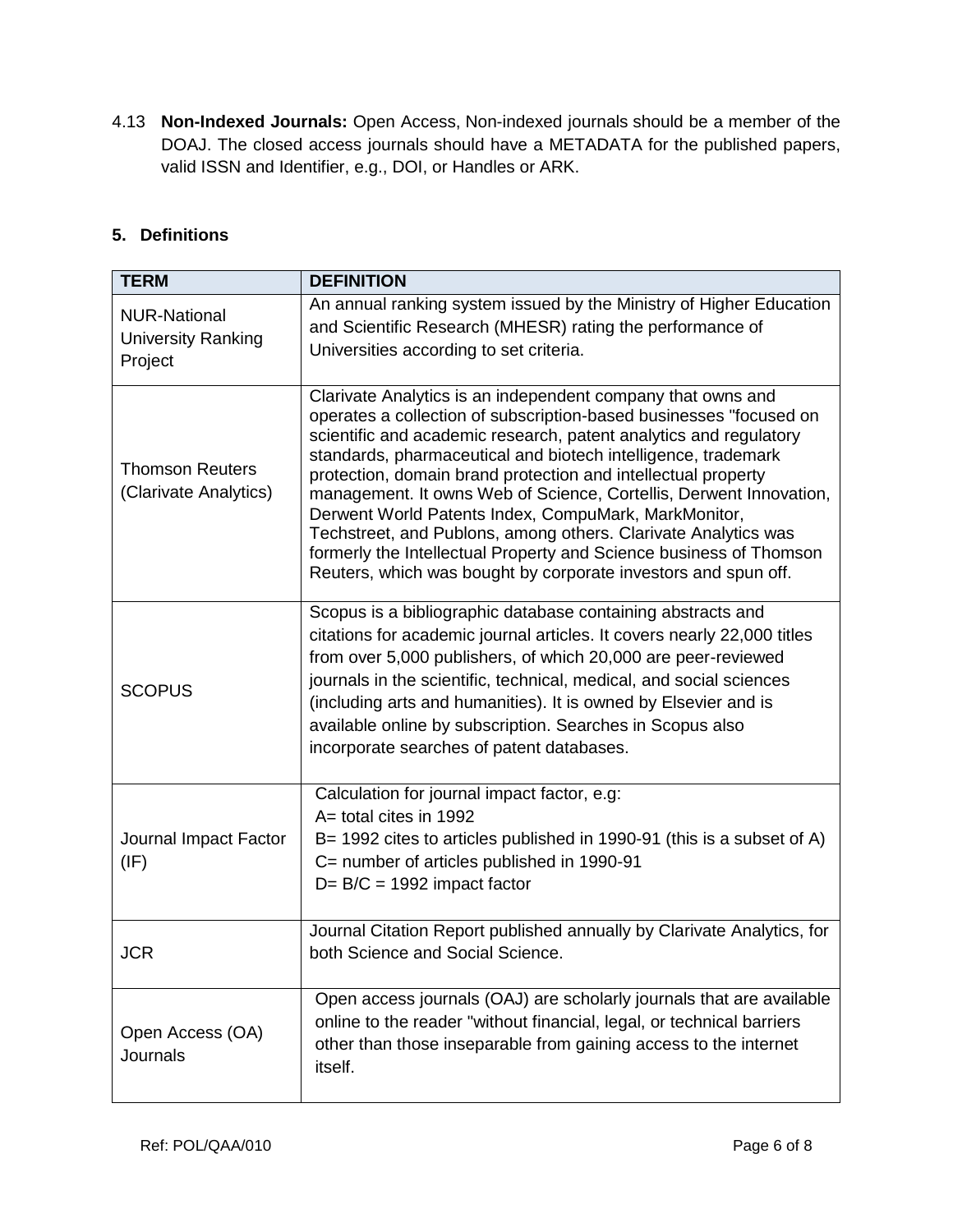| <b>Closed Access</b><br>Journals         | Journals with published articles that appear in non-open access<br>journals are initially only visible to people at institutions which have a<br>license for these specific journals.                                                                                                                                                                                                                                                                                                                                                                                                         |
|------------------------------------------|-----------------------------------------------------------------------------------------------------------------------------------------------------------------------------------------------------------------------------------------------------------------------------------------------------------------------------------------------------------------------------------------------------------------------------------------------------------------------------------------------------------------------------------------------------------------------------------------------|
| Indexed<br>Proceeding (with/<br>without) | Papers presented at scientific conferences can be gathered and<br>published in a book named: Conference Proceeding. Some<br>conferences are sponsored by famous bodies and publishers (for<br>example, Springer) and their proceedings indexed by Thomson<br>Reuters of SCOPUS.                                                                                                                                                                                                                                                                                                               |
| <b>METADATA</b>                          | The data of a published paper that presented in a webpage and<br>includes: paper title; Author name(s), Affiliation, Abstract, and<br>References.                                                                                                                                                                                                                                                                                                                                                                                                                                             |
| <b>DOI</b>                               | Digital Object Identifier                                                                                                                                                                                                                                                                                                                                                                                                                                                                                                                                                                     |
| Patents (PAT)                            | A patent is an exclusive right granted for an invention, which is a<br>product or a process that provides a new way of doing something, or<br>offers a new technical solution to a problem. To get a patent,<br>technical information about the invention must be disclosed to the<br>public in a patent application.                                                                                                                                                                                                                                                                         |
| <b>Famous Publishing</b><br>House        | <b>Publishers listed by Clarivate Analytics</b>                                                                                                                                                                                                                                                                                                                                                                                                                                                                                                                                               |
| Peer-review                              | Scholarly peer review (also known as refereeing) is the process of<br>subjecting an author's scholarly work, research, or ideas to the<br>scrutiny of others who are experts in the same field, before a paper<br>describing this work is published in a journal or as a book.                                                                                                                                                                                                                                                                                                                |
| Web of Science                           | Web of Science (previously known as Web of Knowledge) is an<br>online subscription-based scientific citation indexing service<br>originally produced by the Institute for Scientific Information (ISI),<br>now maintained by Clarivate Analytics (previously the Intellectual<br>Property and Science business of Thomson Reuters), that provides<br>a comprehensive citation search. It gives access to multiple<br>databases that reference cross-disciplinary research, which allows<br>for in-depth exploration of specialized sub-fields within an academic<br>or scientific discipline. |
| <b>ABBREVIATION</b>                      | <b>DEFINITION</b>                                                                                                                                                                                                                                                                                                                                                                                                                                                                                                                                                                             |
| <b>ROAD</b>                              | Directory of Open Access Scholarly Resources                                                                                                                                                                                                                                                                                                                                                                                                                                                                                                                                                  |
| <b>DOAJ</b>                              | Directory of Open Access journals                                                                                                                                                                                                                                                                                                                                                                                                                                                                                                                                                             |
| <b>ISSN</b>                              | <b>International Standard Serial Number</b>                                                                                                                                                                                                                                                                                                                                                                                                                                                                                                                                                   |